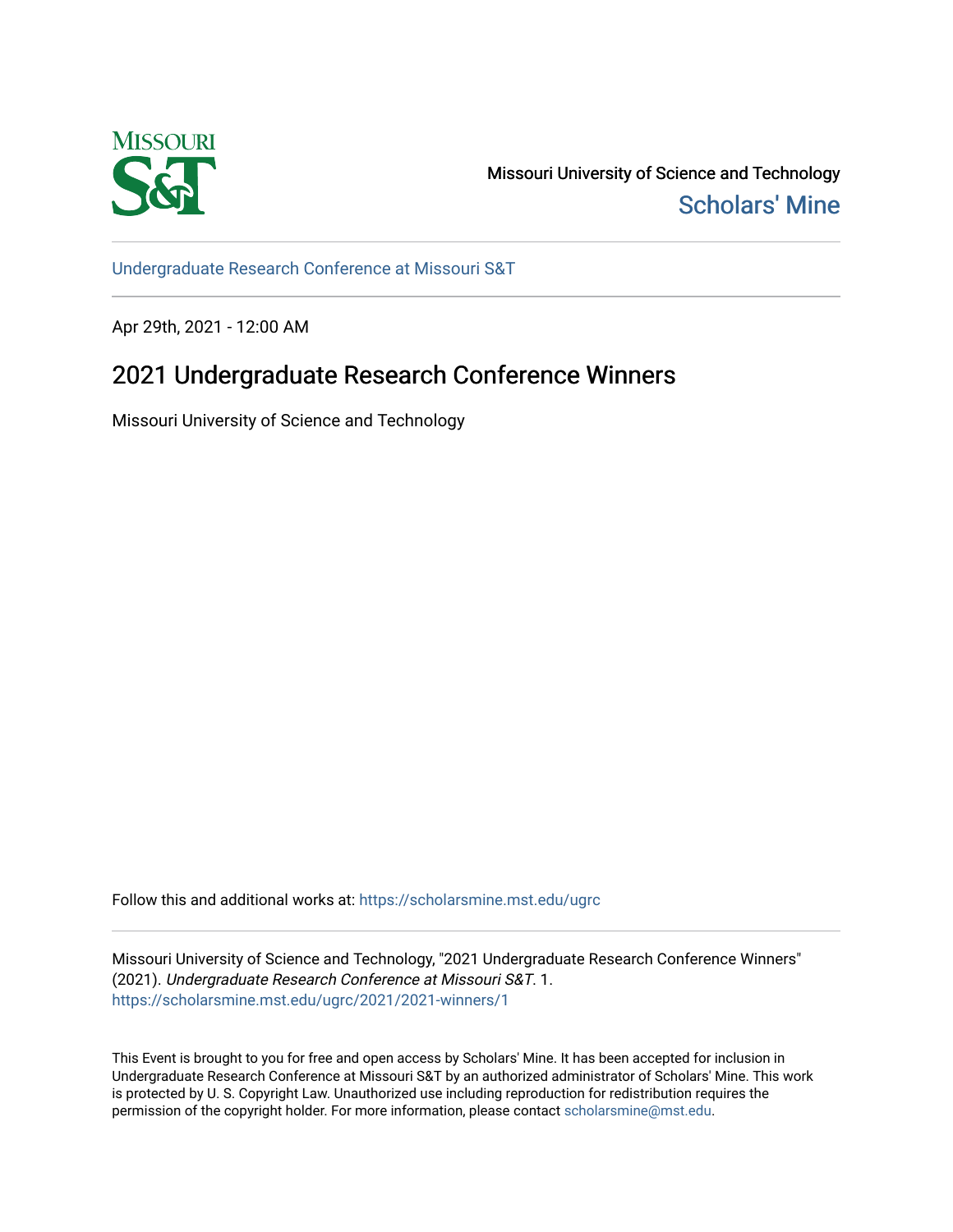# **Undergraduate Research Conference winners announced**

Nineteen students in eight categories received recognition and cash awards as winners of S&T's 16th annual Undergraduate Research Conference, held virtually in April. The conference featured oral and poster exhibitions that represented work from students in nearly every academic major at S&T. Firstplace winners were awarded a cash prize of \$500. Second- and third-place finishers received \$250 and \$100, respectively.

The winners and their faculty advisors on the projects are:

# **Arts and humanities oral presentation**

• Second place: Anthony Watson, a senior in history from Waynesville, Missouri, advised by Petra Dewitt, associate professor of history and political science.

# **Engineering oral presentation**

- First place: Derrick Barger, a senior in mechanical engineering from Willard, Missouri, advised by Dr. Jonghyun Park, associate professor of mechanical and aerospace engineering.
- Second place: Peter Holtmann, a senior in electrical engineering from Springfield, Missouri, advised by Dr. Jie Huang, assistant professor of electrical and computer engineering.
- Third place: Maria Galbraith, a senior in engineering management from Jefferson City, Missouri, advised by Dr. Casey Canfield, assistant professor of engineering management and systems engineering.

# **Sciences oral presentation**

- First place: Steven Karst, a junior in physics from Ballwin, Missouri, advised by Dr. Shun Saito, assistant professor of physics.
- Second place: Anthony Lonsdale, a junior in physics from Liberty, Missouri, advised by Dr. Aleksandr Chernatynskiy, assistant professor of physics.
- Third place: Daniel Greenan, a senior in chemistry from St. Peters, Missouri, advised by Dr. Chariklia Sotiriou-Leventis, professor of chemistry.

# **Arts and humanities poster presentation**

- First place: Jessi Schoolcraft, a senior in environmental engineering from Willard, Missouri, advised by Dr. Audra Merfeld-Langston, chair and professor of arts, languages, and philosophy.
- Second place: Dylan Clay, senior in aerospace engineering from Republic, Missouri, advised by Dr. Diana Ahmad, Curators' Distinguished Teaching Professor of history and political science.
- Third place Nikola Andric, a senior in computer science from Uzice, Serbia, advised by Dr. Diana Ahmad, Curators' Distinguished Teaching Professor of history and political science.